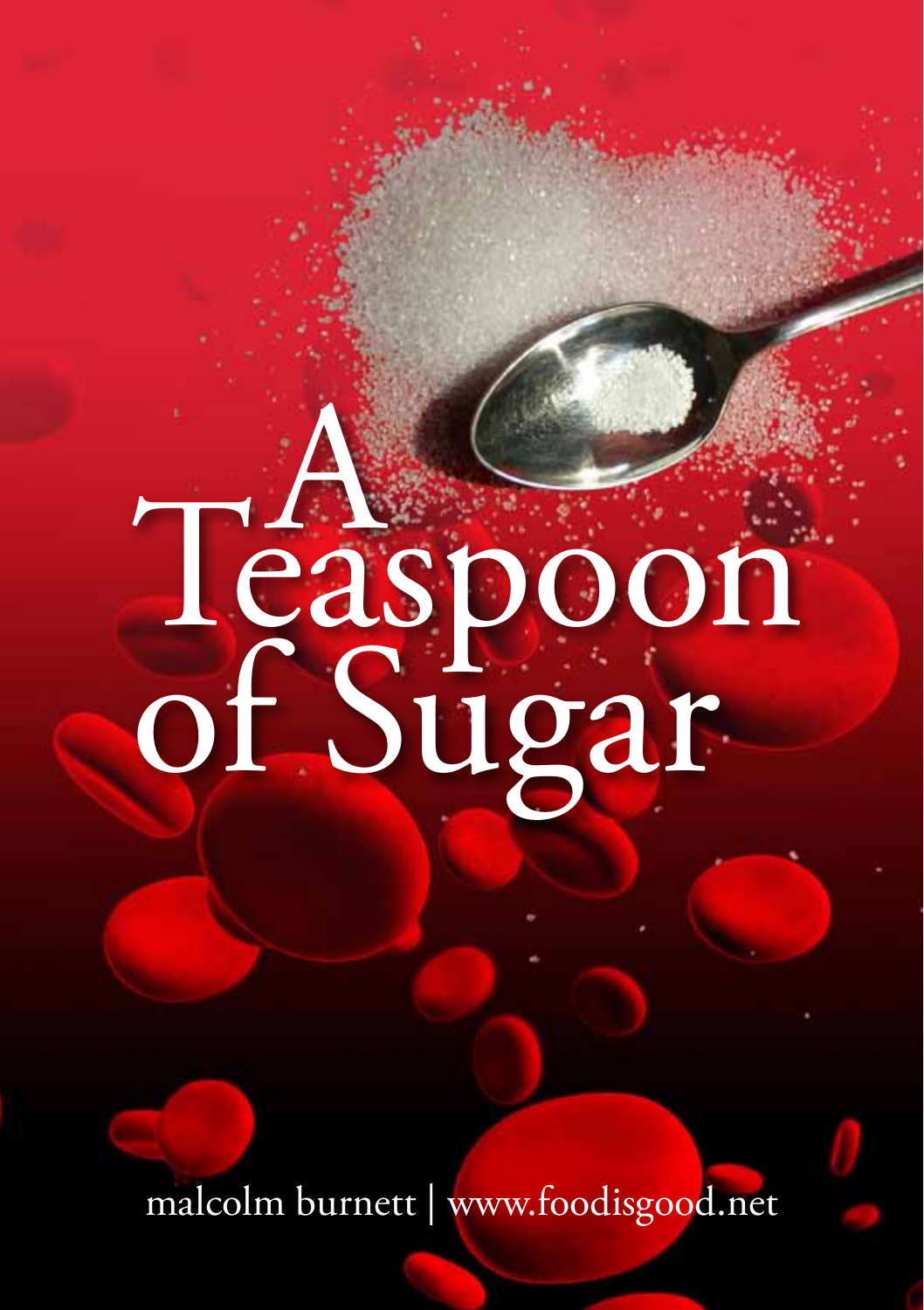### **Contents**

| <b>Inhale</b>          | 2  |
|------------------------|----|
| A Teaspoon of Sugar    | 4  |
| Oxygen                 | 37 |
| <b>Ageing</b>          | 45 |
| <b>Colourful Foods</b> | 49 |
| Children               | 55 |
| <b>Crumbs</b>          | 59 |
| Oils                   | 73 |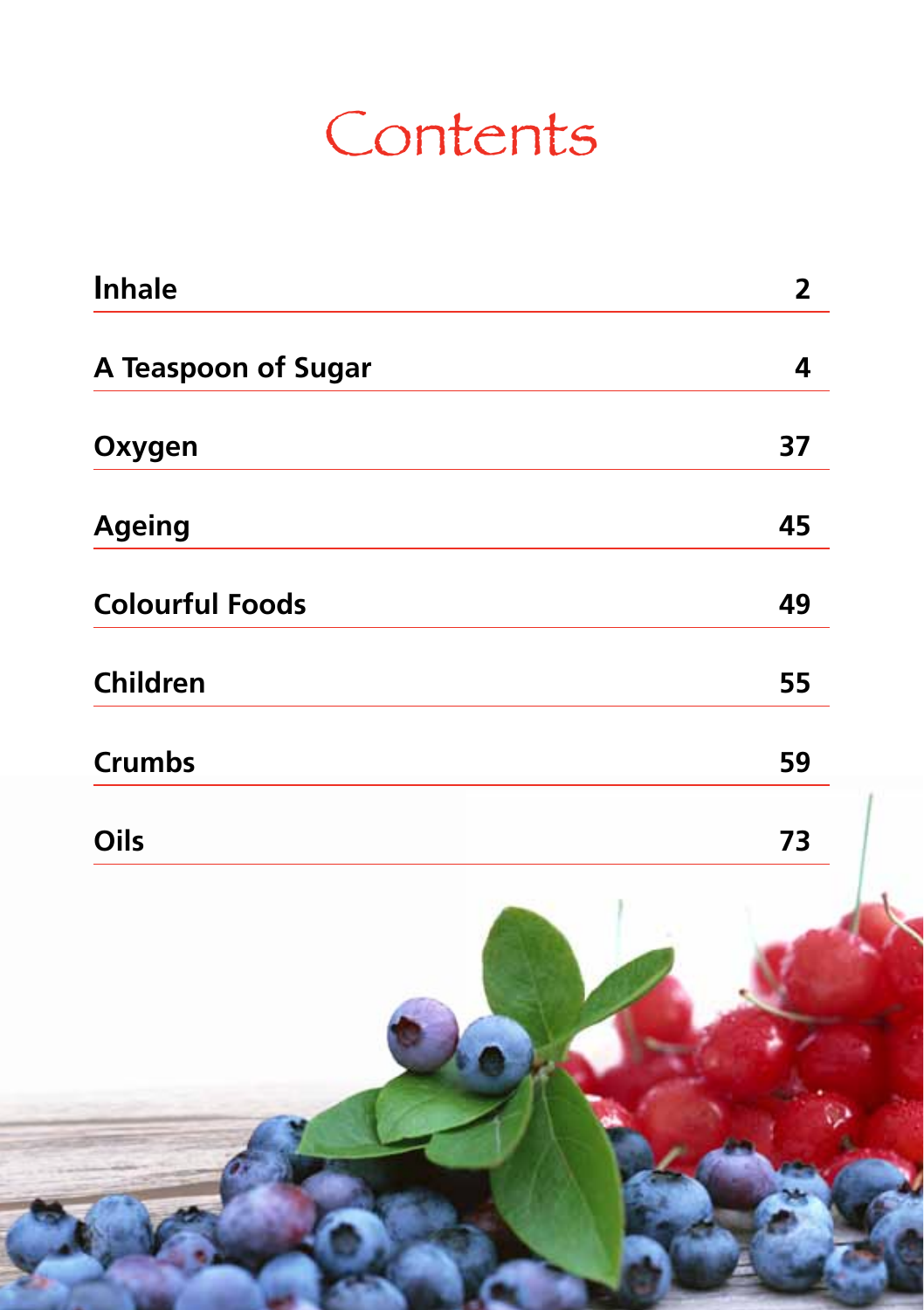## Inhale

*From the moment I picked up your book until I laid it down I was convulsed with laughter. Someday I intend reading it.* Groucho Marx, 1880–1977

Many people view any connections between food choices and our health and well being similarly. Eventually we find ourselves at the brink of the eternal abyss and wonder whether a few nutritional insights along the way may have enhanced our quality of life and extended our sojourn before eternity beckons. Our food has profound effects on how we feel and function and *A Teaspoon of Sugar* will help you understand how to get more pleasurable benefits from the foods you enjoy.

Food is enchanting nourishment for our palate and body, yet with access to so much variety our food choices are being dominated by the sweet and the bland. We are being overwhelmed by more sugar than we are physically using as each of us tries to maintain a dynamic balance of around a teaspoon of sugar in our blood stream.

How our bodies respond to different sugars varies:

- Sugar is a clean, efficient fuel for our brain and muscles.
- Sugar can increase our appetite.
- Sugar can increase our blood pressure.
- Sugar can increase our resistance to the hormone insulin.
- Sugar can increase our cholesterol levels.
- Sugar complexes in some common foods can cause bloating and diarrhoea
- • Sugar can accelerate the ageing effects of oxygen.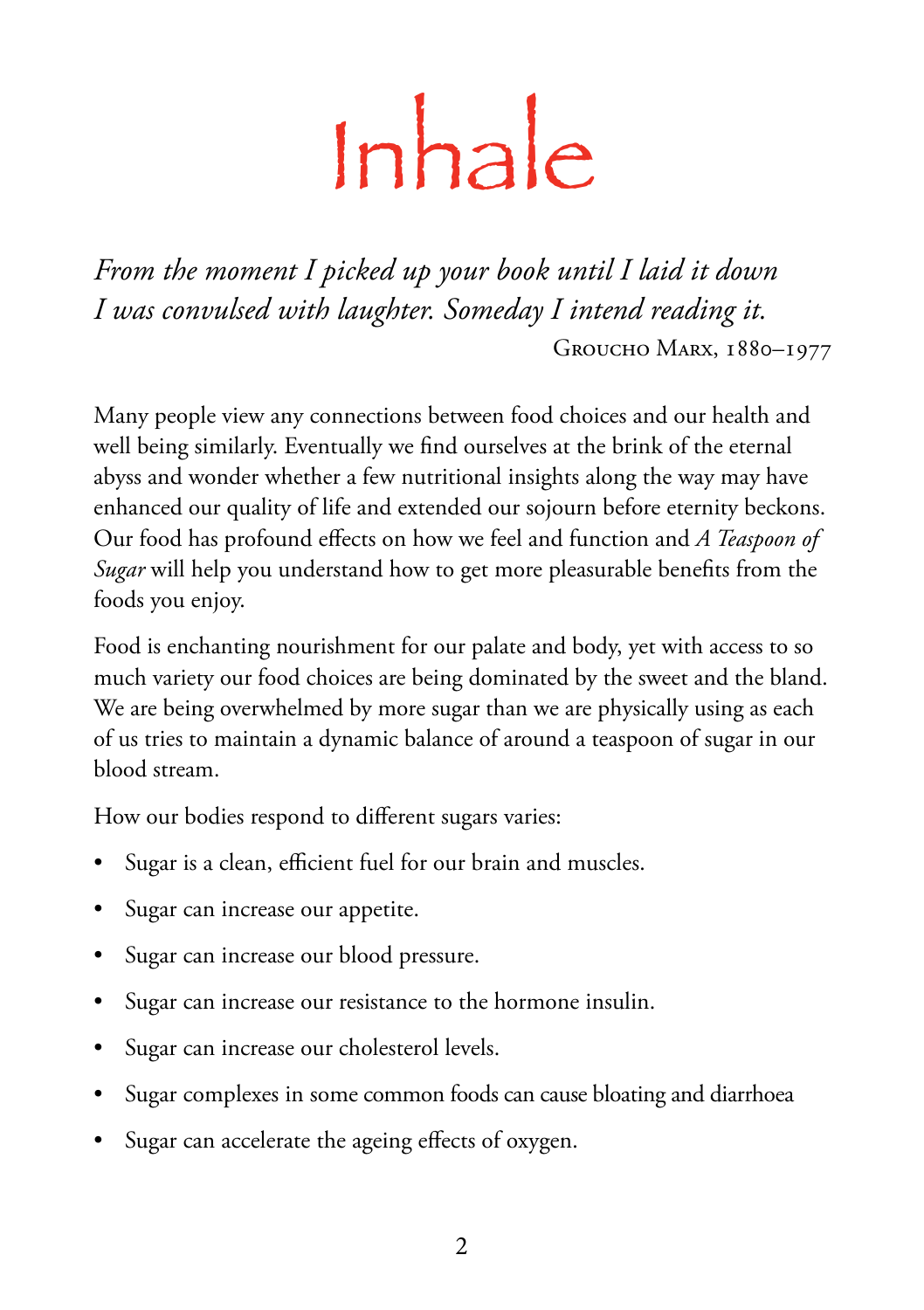From the moment we inflate our lungs with their first sample of air we have an insatiable need to breathe. Our mother no longer breathes for us and life forever becomes as tenuous as our next breath. Food provides the raw energy for us to burn the oxygen we inhale as it permeates our body with each breath. When we breathe out, the tide of air carries some of the carbon remnants of our digested food, like ash from a fire. Instead of ash the carbon is returned to the air around us in our breath as carbon dioxide.

Oxygen provides up to two thirds of our body weight $^1$  and the vitality it floods our being with comes at a price. It eventually overwhelms us and by the time we are 80 years of age oxygen will have modified 80% of our body proteins $^{\rm l}$ . Many of these effects come from the actions of oxygen and excessive sugar in our blood stream. Fortunately the world of colourful foods offers many pathways that help to slow the ravages of oxygen.

We all have a lifelong relationship with food and whatever our preferences, good food is one of life's sustaining pleasures.

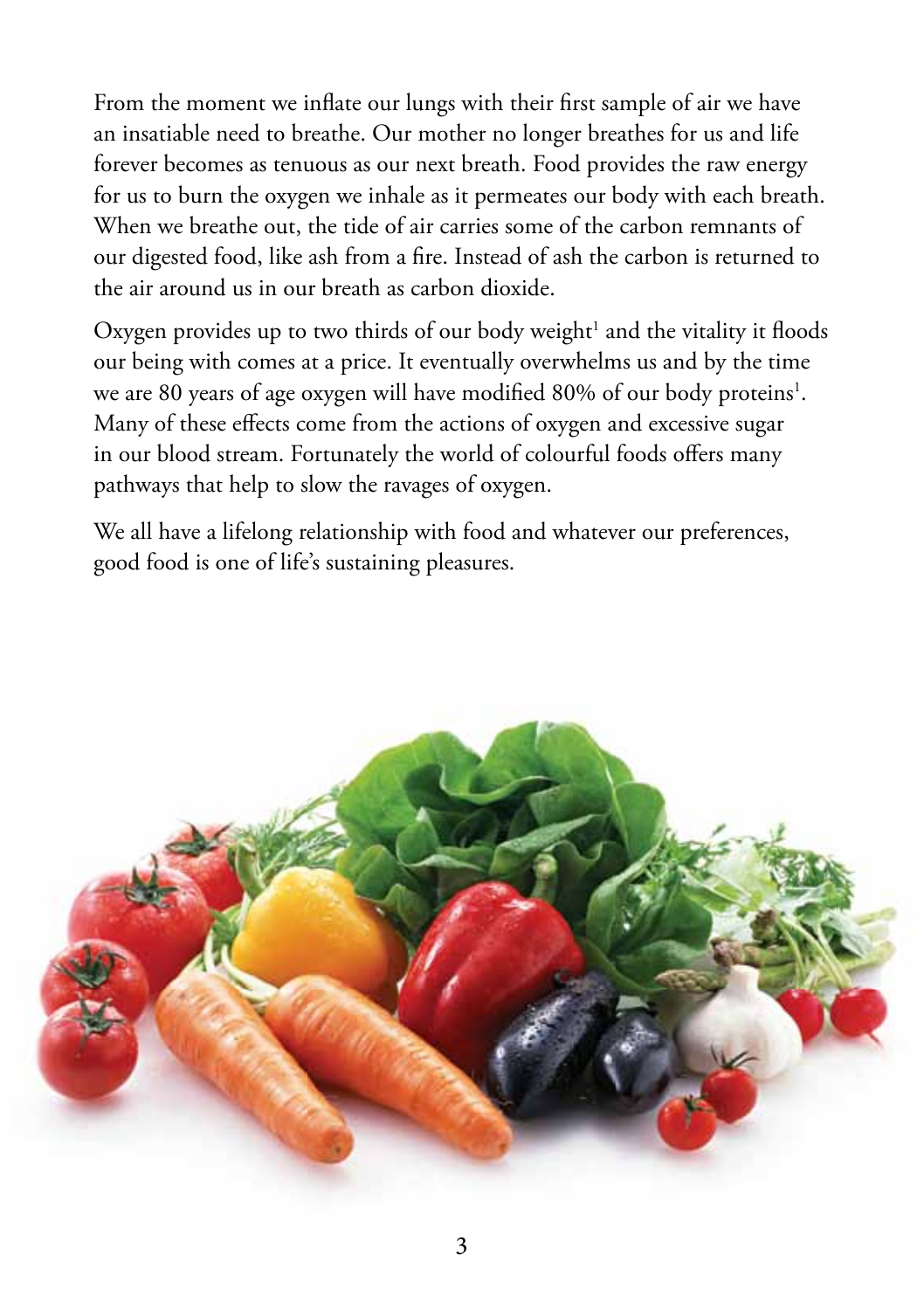## A Teaspoon of Sugar

*The universe would be nothing were it not for life and all that lives must be fed*

Brillat Savarin: The Physiology of Taste

Our blood is a busy fluid and maintaining around a teaspoon of sugar in our blood stream is a dynamic balance in sharing the limited space available. Around half of our blood is water carrying all the joyriding molecules and specialized structures to all the vital reaches of our body.

Sugar is relatively easy for our body to digest and use or store for use another time. The easy delivery of sugar in our blood enables us to think with clarity and move quickly. Sugars are very versatile and our body uses them in a variety of useful ways.

Much of their versatility is because sugars are rich in oxygen and readily form attachments with a range of other molecules throughout our body. Sugars aid communication between cells and help our immune system by attaching to microbes that we inhale, swallow or encounter in our blood stream through cuts and abrasions. Sugars form complexes with water and proteins to keep our mucous membranes like our eyes, lungs and mouth moist and slippery.





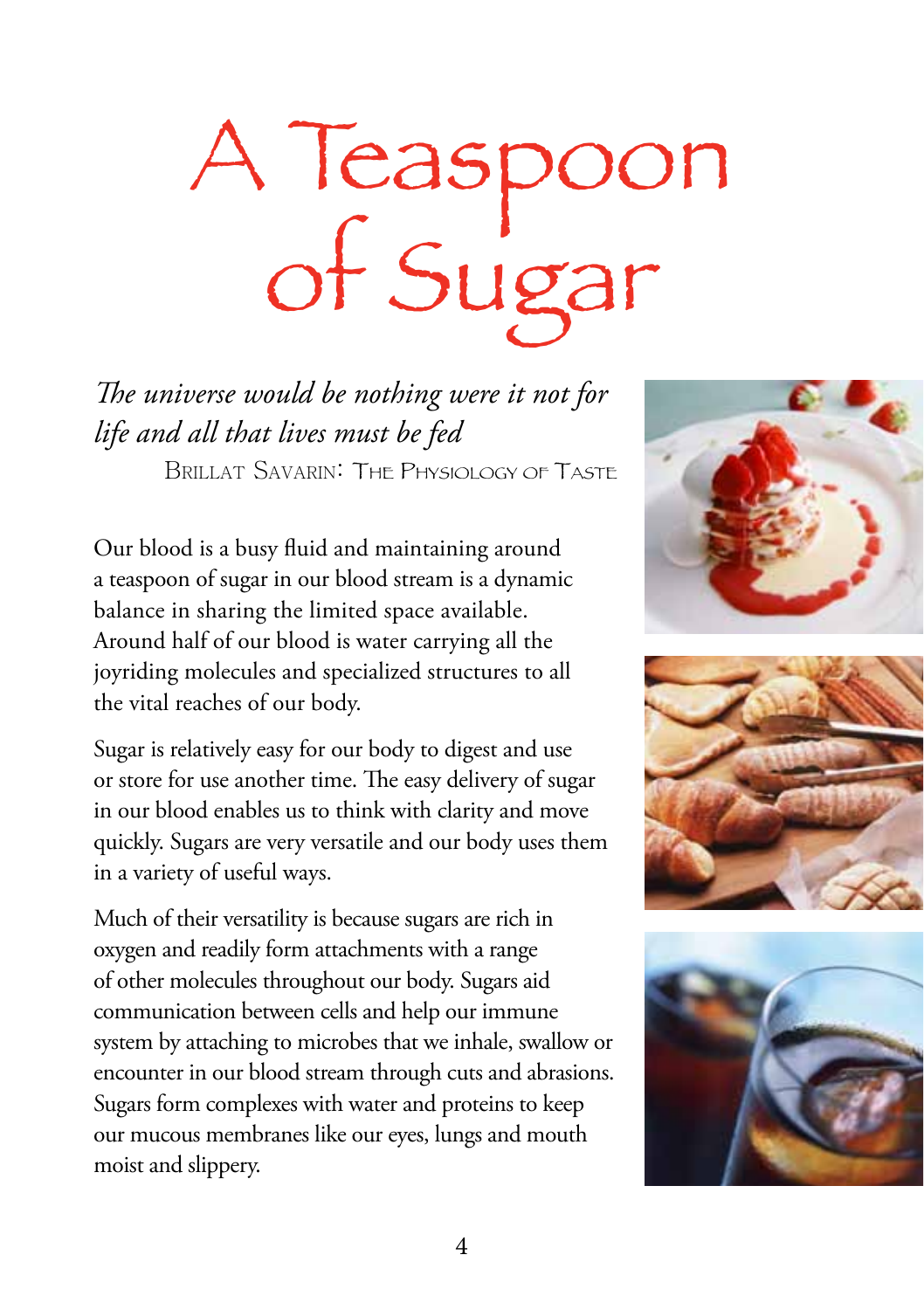It is when we view sugar as a source of fuel for the oxygen we inhale that our predilections for this versatile molecule can become unbalanced. It is the disparities between what we need and the quantities we consume that affect our internal environment.

The amount of sugar in our blood stream may drop to around three grams when we are hungry and increase to around eight grams while digesting a meal. That total variation is only a teaspoon of sugar in itself, which is phenomenally efficient when we consider the demands of providing fuel for our physical activities.

Our blood stream does not store sugar and there are limits to how much sugar our brain and muscles can use before we store any excess as fat.

#### **Where does the sugar come from?**

A small variety of grasses that feed most of the 7 billion people on Earth store the energy of sunlight in their grains as tightly packed strings of sugars called **carbohydrate**. These sugars physically occupy around two thirds of each grain which is similar to the level of sugar in jam. Having so much energy in the form of sugar bound up in such small packages is what makes grains so useful.

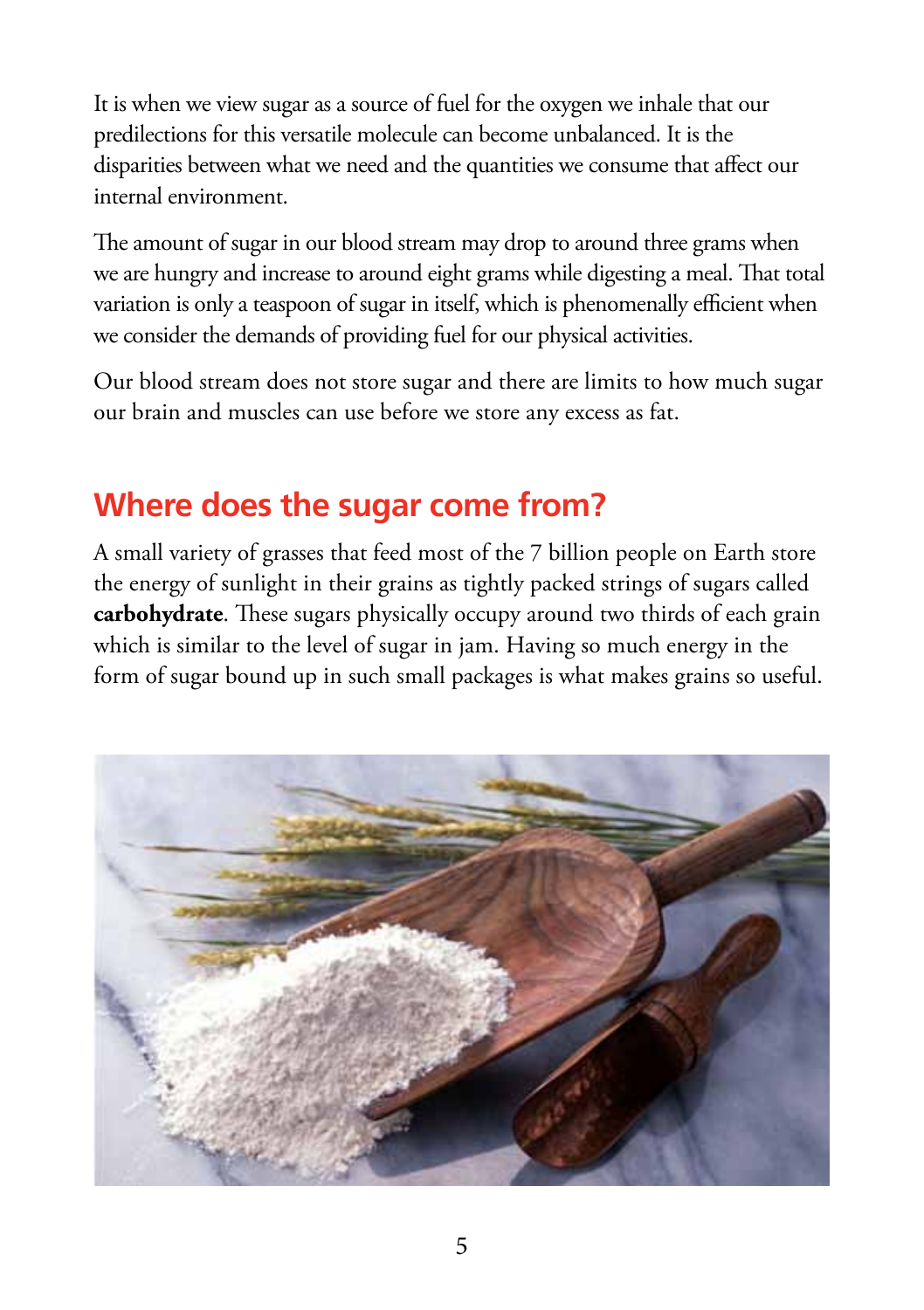



Sugar makes up most of the raw material food processing companies use, because it is cheap, plentiful and versatile. Sugar adds to the palatability of our food and drinks and increases product sales.

For many of us the colours, aromas, textures and flavours of real foods have been replaced by chemicals added to the processed foods we consume. The more we accept and relate to these 'brand standardized' aromas and flavours, the more comfortable we are choosing them as 'food'.

The branding and marketing of sugared products is targeted to our susceptibilities, behaviours and preferences regardless of their nutritional value.

The younger the 'targeted audience' the larger the potential market is. The sooner children get a taste for sugar combined with caffeine in drinks and salt in biscuits and snack confectionery, the more products gets sold.



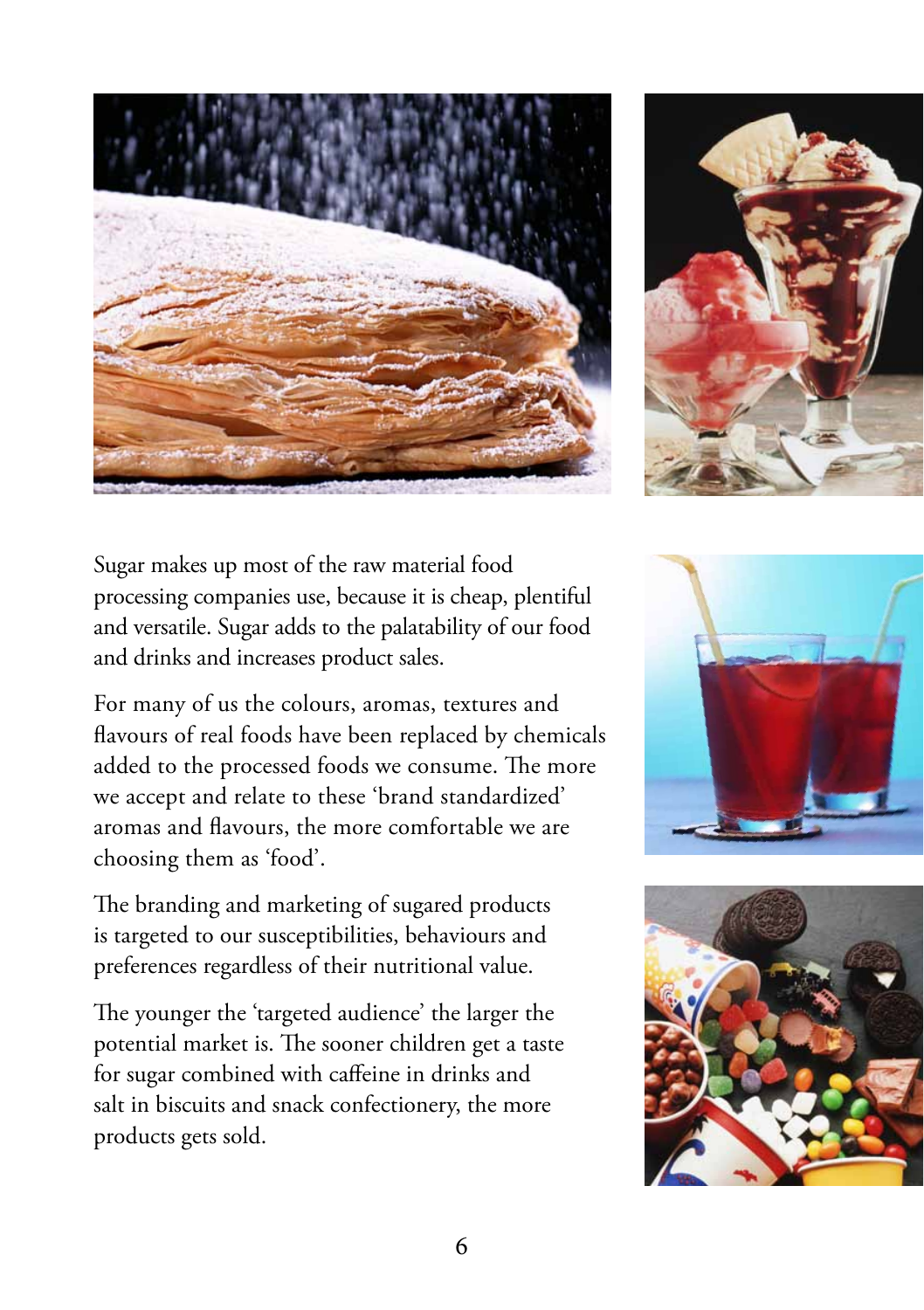#### **Fructose and Blood Pressure**

One of the molecules that can build up during the biochemical processing of excessive amounts of fructose is called uric acid.14 Anybody that has had gout knows how painful it can feel when uric acid crystallizes in their joints. Normally uric acid is in solution and is filtered from our blood by our kidneys into our bladder.

Excess uric acid can also inhibit the production of a small gas molecule called nitric oxide (NO) that is in the muscle lined wall of our arteries.8,9,14,15 Each pulse of blood from our heart continually stretches the artery wall as it travels along the blood vessel. In response to this continuous shear stress of the artery wall, nitric oxide triggers a biochemical cascade that instantly relaxes the muscles in the lining of the artery wall where the pulse of blood is travelling past. This continuous process helps to reduce the pressure in our arteries that our heart has to overcome during each heartbeat. The process is called "flow mediated dilatation".

Chronic fructose overload can lead to our arteries being less responsive to each pulse of blood trying to expand the blood vessel as it flows along it. That means our heart has to exert more force to pump blood along our arteries, which raises our blood pressure. There are various foods that relax our blood vessels and increase their levels of nitric oxide. Foods like nuts, cocoa16, tomatoes and broccoli increase the nitric oxide levels in our artery walls.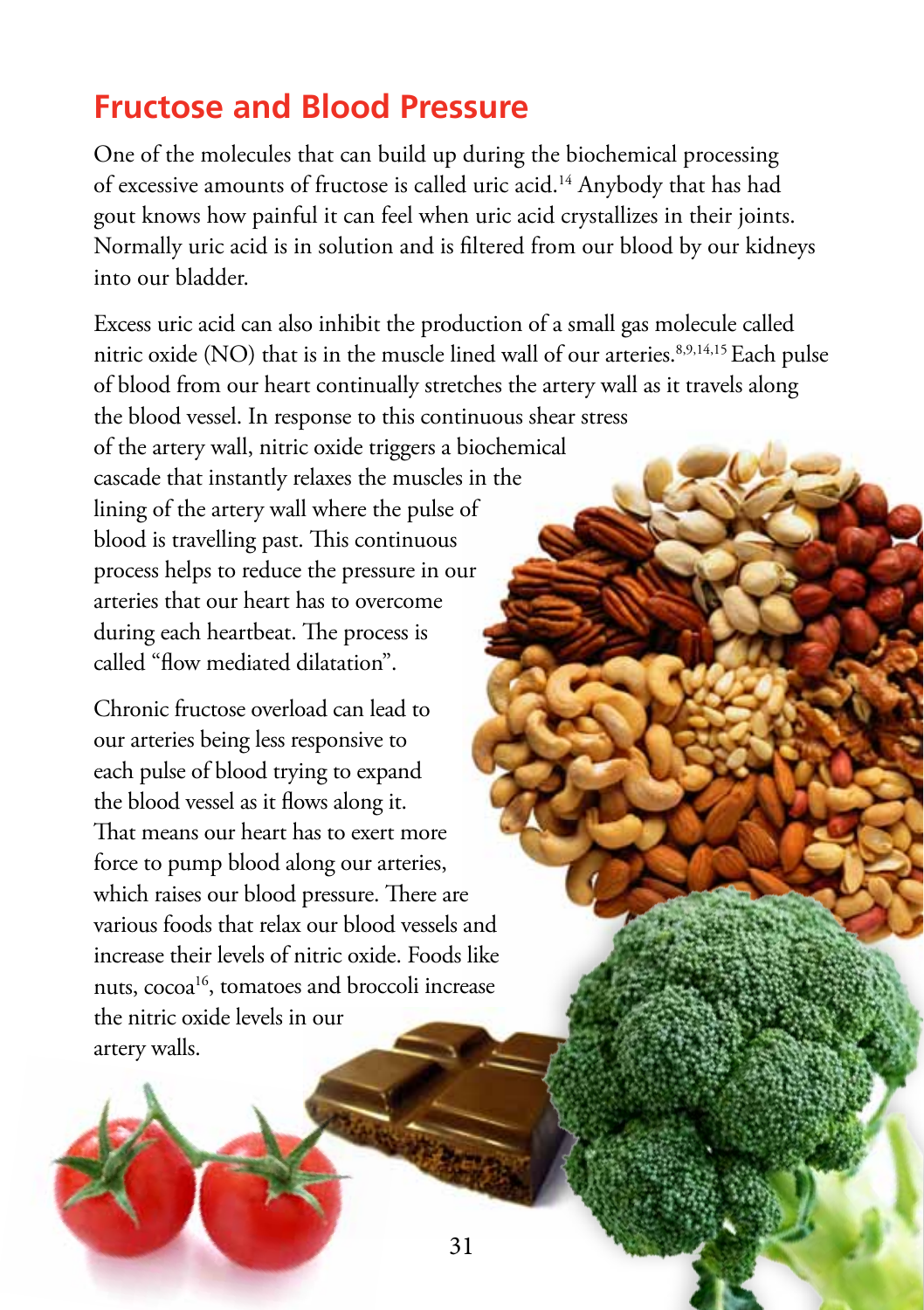#### **Selenium**

Selenium is necessary as part of the molecular structure of the antioxidant glutathione. Glutathione is a major antioxidant inside our cells where it sequesters oxygen radicals and helps to down regulate inflammatory pathways. Selenium is also important for the normal functioning of our brain and thyroid gland.

Its main sources are seafood, Brazil nuts and eggs. Like iodine it is leached from mountainous soils. The recommended daily intake is 60–75μg (micrograms), with an upper limit of  $400 \mu$ g.<sup>7</sup> Brazil nuts provide around 100μg of selenium in each 100g (3½oz). Grinding them to a powder and adding that to yogurt or with fruit helps if you have dentures or diverticular disease.

#### **Vitamin B12 Absorption**

Vitamin B12 (cyanocobalamin) is necessary for healthy nerve function and the growth of healthy red blood cells. Plants do not make B12, but can be sources if fermented or contaminated by particular bacteria or algae. Effective absorption of B12 requires the healthy function of different parts of our digestive tract that may be less productive as we age or affected by long term medication use.

The cobalamin (B12) is released from its food source in our stomach by acid and pepsin (antacid medications can hinder this). This allows the B12 to attach to 'R binders' in our stomach.8 These then release the B12 in the alkaline environment of our small intestine (duodenum) where Intrinsic Factor then binds to it. This prevents the B12 from being digested as it travels along our small intestine.<sup>8</sup> At the far end (ileum) of our small intestine, receptors in the ileum wall bind to the intrinsic factor and absorb the B12 with it into our blood stream.8 So we need to have good stomach acid production and keep producing enough intrinsic factor as we age, assuming our food contains the  $2\text{--}3\mu$ g of B12 daily. $^9$  The richest sources are liver, cheese, meats, seafood, eggs.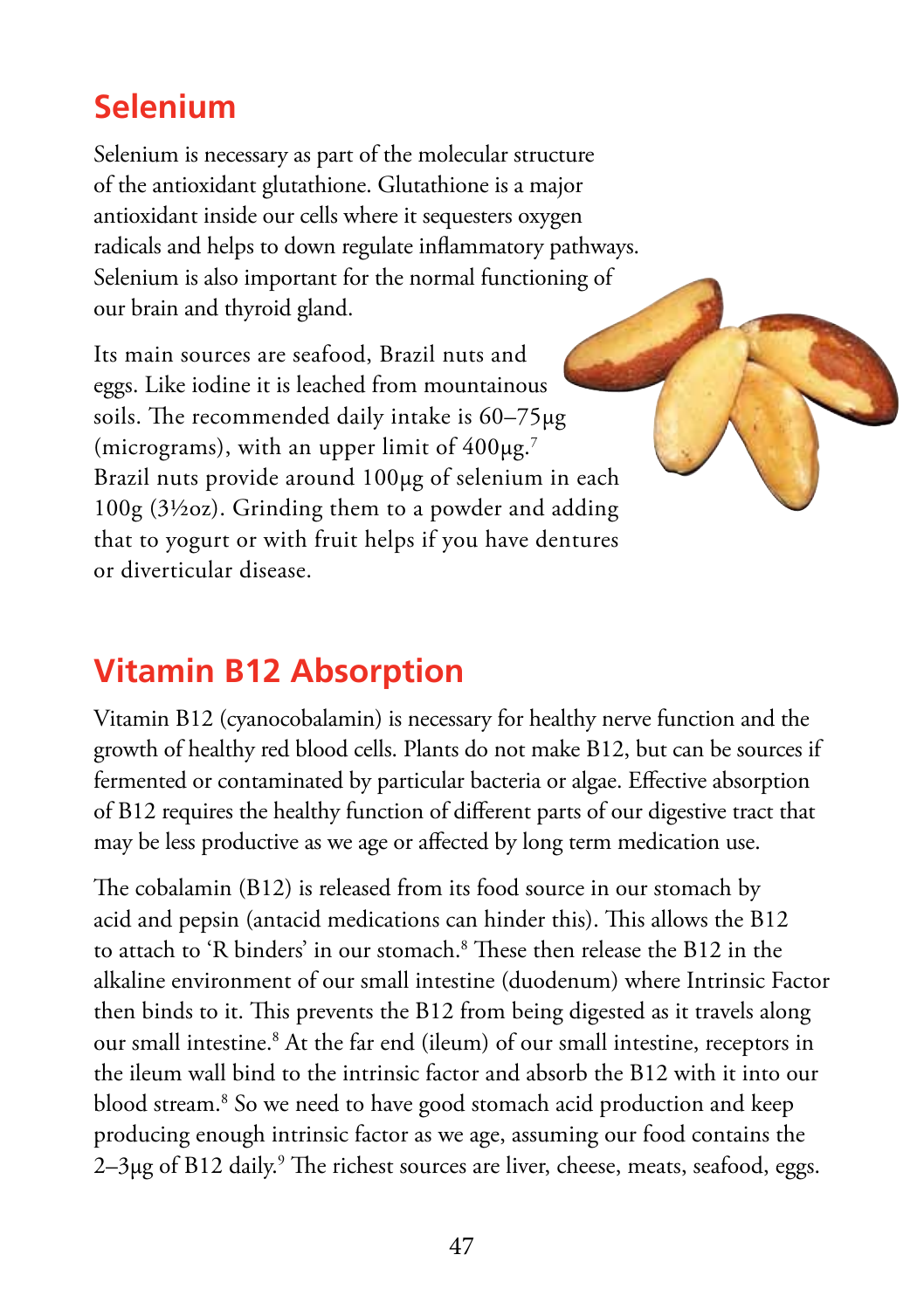As our appetite gets smaller, our choices may become more restricted (tea and biscuits, toast and jam *etc*.). Snacks of fruit and cheese, nuts, yogurt, provide a variety of valuable nutrients with less sugar disturbing the teaspoonful already pulsing along in our blood stream.

As we age we need to balance a smaller appetite and shrinking muscle tone with enough food to prevent constipation while getting enough nutrients.

Sardines are small, rich sources of the long fish oils EPA and DHA. They also provide the fat soluble vitamins A, D, E and K, valuable protein and the B group vitamins including B12. They are also good sources of minerals including zinc, copper, selenium, iron and the element iodine.

Salmon, trout, herrings and mackerel are oily fish as well with similar nutrients. May need to be sure of the environment they grew in for contaminants.

Eggs are an ideal all round nutritious food. Their protein consists of a complete mix of the amino acids our bodies need. They also provide the fat soluble vitamins A, D, E and K. They also contain the B group vitamins including B12 and folic acid and a range of essential minerals.

The orange – yellow colour of the yolk is due to the presence of two carotenes called lutein and zeaxanthine. These carotenes are also concentrated in the fovea, which is the part of the macula at the back of our eyes where light is focused. The lutein and zeaxanthine act as antioxidants filtering the blue and ultraviolet light from damaging the rods and cones that are concentrated in the fovea for clear vision.

They are also in the lenses of our eyes, so they may help protect our eyes against and delay the onset of age related macula degeneration and cataracts. Each egg yolk contains around 290μg of lutein and  $210\mu$ g of zeaxanthine.<sup>10</sup>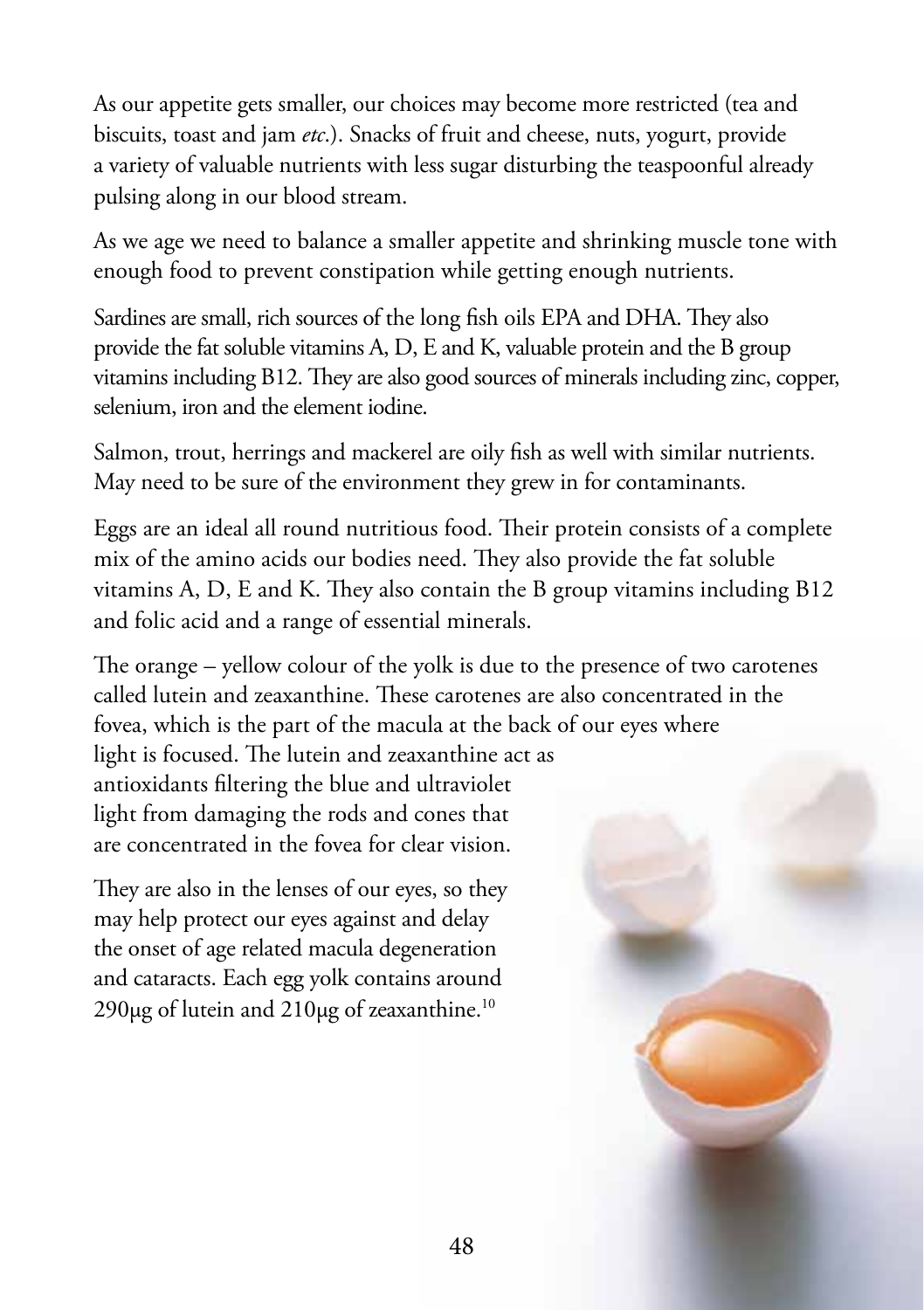#### **Cocoa**

Cocoa (*Theobroma cacao*) is consumed in some form or other by most of us. Cocoa is one of the richest sources of a group of antioxidants called flavonoids. Cocoa contains plenty of a sub-group of flavonoids called flavonols, in particular catechin, epicatechin and polymers of these called procyanidins.<sup>5</sup>

Cocoa reduces the oxidation of the unsaturated oils that make up all our cell membranes. This includes the oils encapsulating the globules of cholesterol in LDL particles, so there is less oxidized LDL to stick to our artery walls. Cocoa also helps to reduce the amount of LDL and increase the amount of HDL which clears unused cholesterol to our liver to be secreted into our intestine as bile.5

Cocoa increases nitric oxide levels in our artery walls which helps relax the artery as blood pulses along with each heartbeat. It also reduces the levels of a compound called ACE that then also helps to lower blood pressure. Cocoa improves the normal function of our blood vessels and reduces various inflammatory pathways. Cocoa helps prevent blood clots by inhibiting how the platelets (that form blood clots) clump together. It also increases the rate they are dissolved.<sup>5</sup>

Cocoa also affects how we feel and may help to protect our brain from oxidative damage. When made into chocolate, some of the flavonols are removed as they taste bitter. So the higher the cocoa content of chocolate the greater the health benefits. A snack of dark chocolate  $(10-15g \text{ or } \frac{1}{2}oz)$  with a couple of walnuts, Brazil nuts, almonds or hazel nuts has many benefits for our heart and blood vessels as well as how we feel.

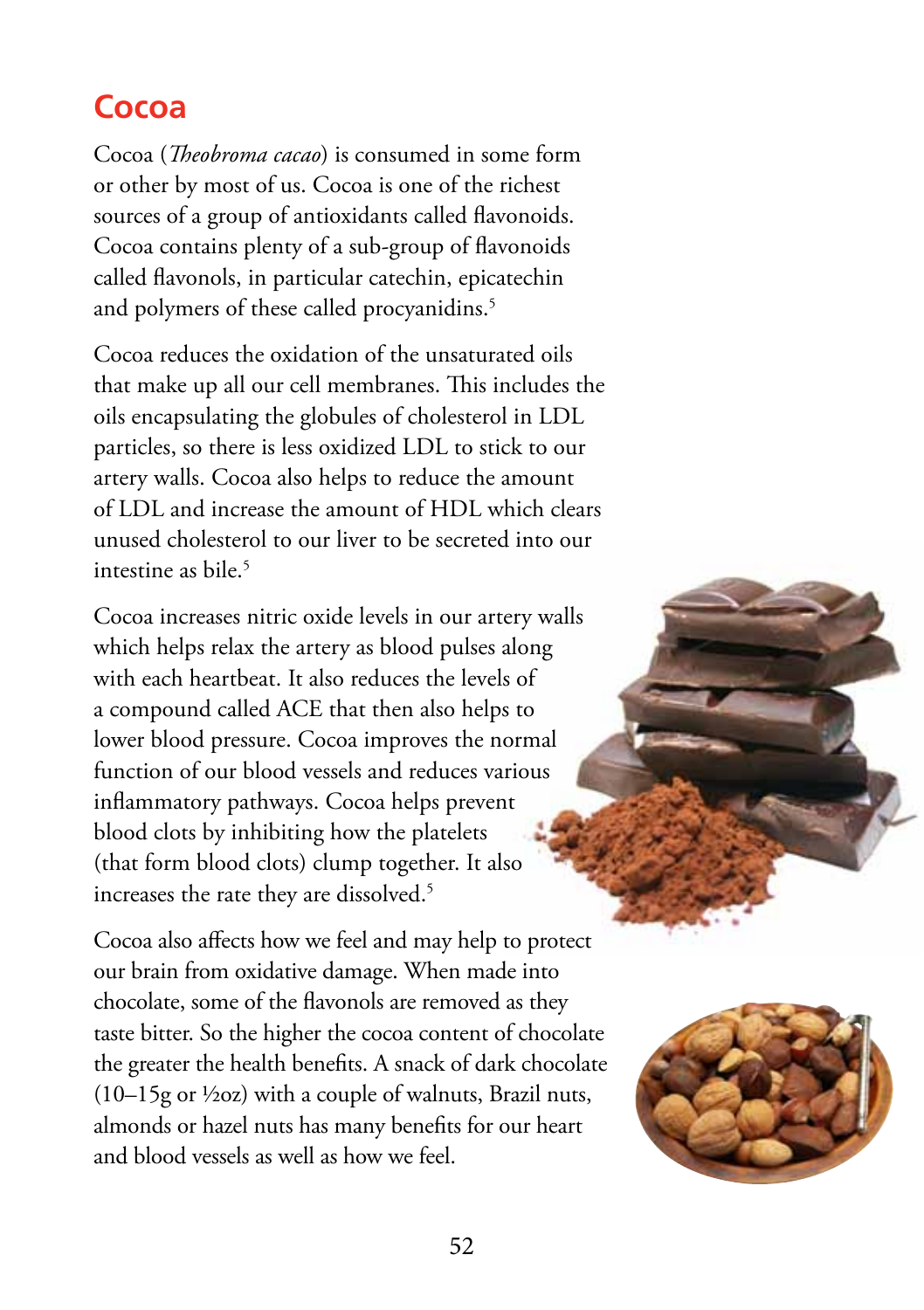Our blood volume varies from around 80ml for every kilogram of our body weight at birth to around 70ml per kilogram as adults.1 It is easy to overlook how small a child's digestive capacity is. A one year old child weighs around 10kg (22lb) and they only have about one litre (2 pints) of blood pulsing through their blood vessels. The total level of sugar in their blood stream is only one gram, which is the same amount of sugar that is in two teaspoons of juice or soda.

Drinking juices, sodas or cordials may not be in the nutritional interests of a young child. They simply do not have the muscle mass to use the volume of sugar these drinks can provide especially in the volumes some young children drink them. Drinking clean water for hydration and eating pieces of fruit for refreshment suit children's needs very well.

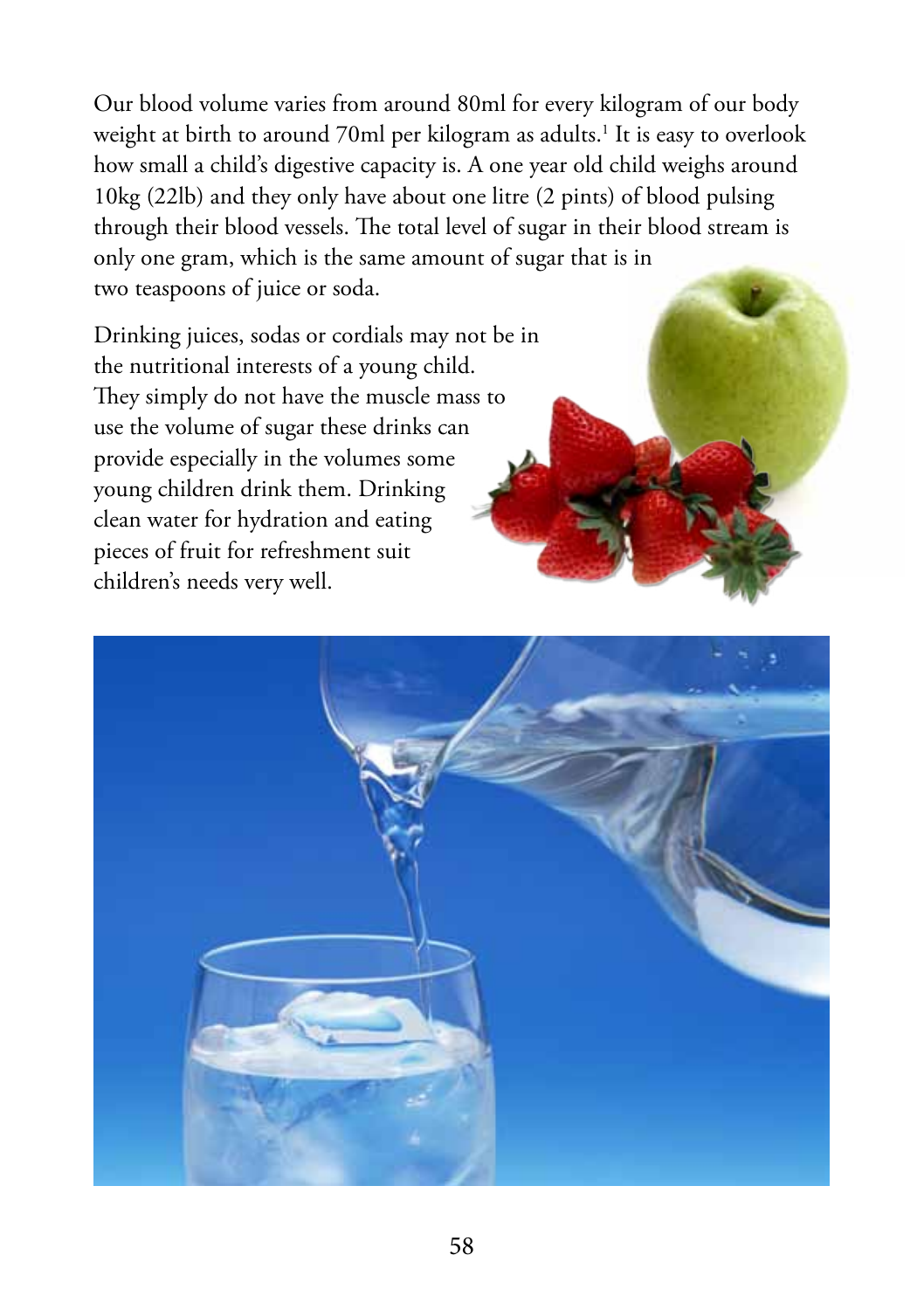#### **Alcohol**

Our body does not need the alcohol called ethanol that is in beers, wines, ciders and spirits. Ethanol releases around 80% more energy than the same quantity of protein or sugar when it is broken down, mainly in our liver. We cannot store alcohol and it is evenly distributed throughout our body fluids. Its metabolism and effects on various signalling pathways is a feature of its consumption.

Alcohol is a depressant and in volumes up to around one gram in each litre of our blood it affects parts of our brain in ways that lessen the influence of inhibitory control pathways.4 This tends to make people more socially interactive. In excess, a drinker's perception of their motor coordination skills is usually at odds with reality.

Alcohol is metabolised in our liver by an enzyme called alcohol dehydrogenase (ADH). This is the same enzyme needed to convert the food form of vitamin A, retinol to its active form retinal. Retinal is necessary for the recycling of rhodopsin<sup>3</sup> (visual purple) in the cells called rods in the retinas of our eyes to enable us to see in low levels of light.

Frequent daily alcohol intake that exceeds the rate our body metabolizes it can saturate our supply of the enzyme alcohol dehydrogenase. This can prevent the conversion of retinol to retinal, which can significantly reduce our visual acuity in low light levels, like at dawn and dusk. Retinal is also necessary for sperm production<sup>4</sup> so as the frequency and volume of alcohol consumption increases, sperm production tends to drop off.

Ethanol is metabolised at an average rate of 1 gram for each 10 kilograms of body weight each hour.<sup>4</sup> So people weighing 100 kilograms (220lbs) metabolize one standard drink (10 grams or 12½ ml) of alcohol in one hour.

#### **Alcohol**

The density of ethanol is only around 80% that of water, so 10 grams expands to a volume of 12½ ml (100/80  $= 1.25$ ). That is the amount of alcohol in a fluid ounce of spirits with a concentration of 40% alcohol.



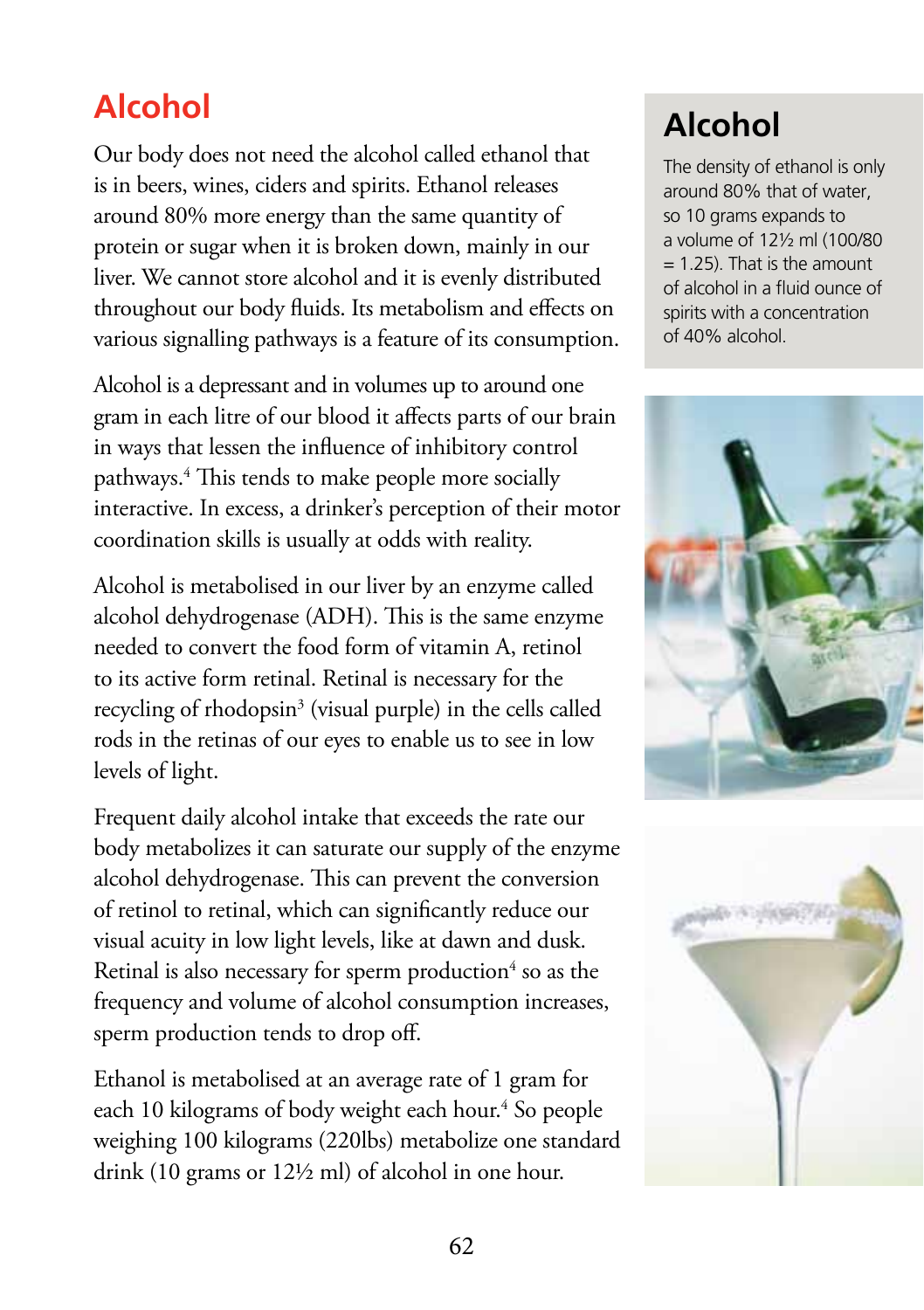

The alcohol that is in 100 millilitres of wine provides a similar amount of energy as a slice of bread (7 slices to the bottle). People who drink alcohol regularly may notice their girth is larger than they may prefer, unless they are more physically active.

In small amounts alcohol stimulates our appetite, yet in large frequent amounts it suppresses our appetite.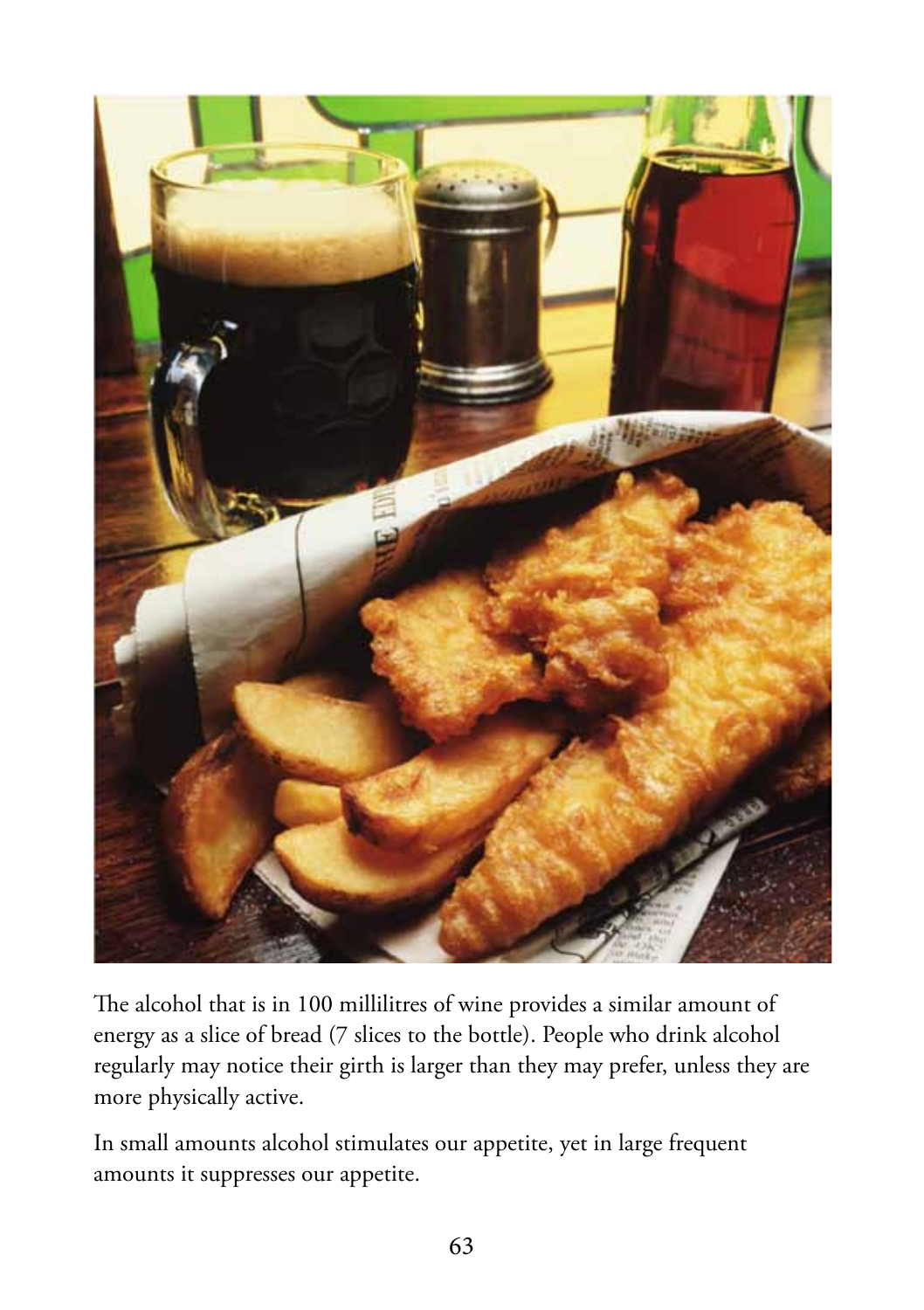cell membranes. These oils also assist our cells and tissues carry toxins to the surface of cells lining our lungs, kidneys, skin and digestive tract to be discarded.2

#### **Free Radicals**

Oxygen is highly reactive and can form small molecules called "free radicals" in our cells that can damage the cell membranes. We have lifelong skirmishes in our cells with these radicals like hydrogen peroxide  $\rm{H}_{2}\rm{O}_{2}$  (great for bleaching hair etc.). Our cells use these and other oxygen radicals to kill viruses and harmful bacteria before neutralising the radicals to water and oxygen.<sup>2</sup>

The free radical molecules that do get to cause damage to our cells drive inflammation cascades that can have immediate and long term effects on our wellbeing. To combat this relentless onslaught, there is the ever present antioxidant glutathione inside each of our cells.

Glutathione incorporates selenium from Brazil nuts and seafood, Vitamin C from fruits and vegetables and Vitamin E from fats and oils. We are so alive with oxygen atoms the task of containing them is relentless. The production of glutathione in our cells decreases as we age.7

Our need for colourful antioxidant rich spices, fruits and vegetables to engage in the lifelong skirmishes with oxygen rich free radicals only ceases with our final breath.

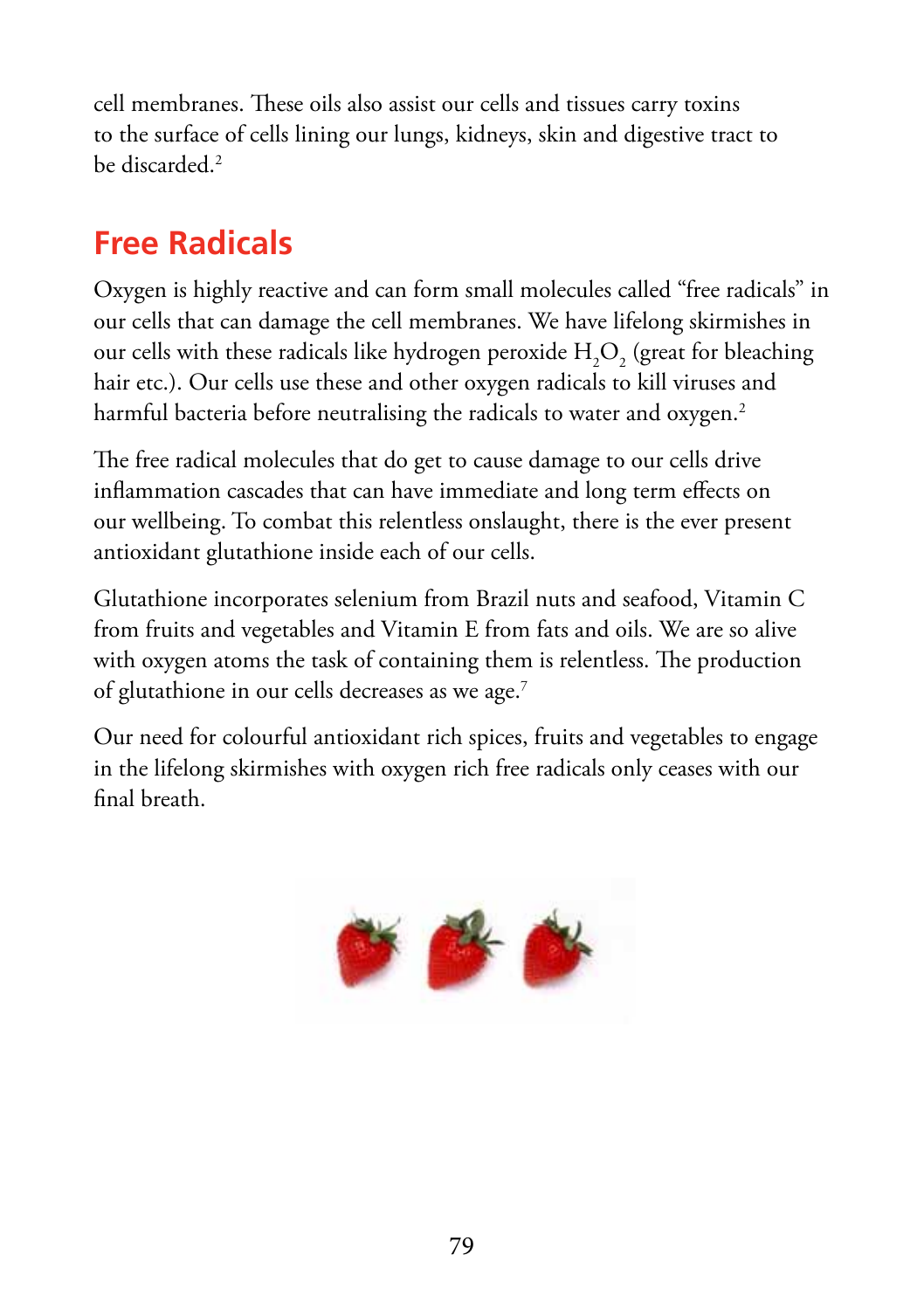#### **Index**

**acid** 23, 25, 27, 31, 35, 47, 48, 66–69, 71–78 **ageing** 1, 2, 45, 46 **air pressure** 38 **alcohol** 7, 43, 61–65, 71 **alpha linolenic acid** 75, 77, 78 **amino acid** 35, 48, 66, 67 **amylin** 18, 19 **antioxidants** 47–49, 51–54, 72, 78, 79 **appetite** 2, 19, 28, 48, 63 **arachidonic acid** 78 **atom** 11, 12, 45, 59, 73–77, 79 **ATP** 11, 13, 14, 37–40, 68 **Avogadro** 26, 33, 34, 47, 56, 67, 69, 78, 79 **bacteria** 35, 36 **barley** 13, **Beri beri** 65 **blood pressure** 2, 31, 32, 43, 52 **blood stream** 2–5, 9–17, 19–25, 27–30, 32, 39, 40, 43, 46–48, 51, 53, 56–58, 69, 70 78 **BMR** 41, 42 **brain** 2, 5, 13, 19, 28, 37, 43, 45, 47, 52, 57, 59–62, 65, 67, 69, 73, 75, 77 **bread** 7–10, 18, 19, 28, 33, 46, 63 **carbohydrate** 5, 7–9, 14-16, 19, 20, 24, 26, 40, 42, 43, 57

**carbon dioxide** 2, 13 **carotene** 48 **children** 1, 6, 27, 42, 55, 57–60, 68, 69 **cholesterol** 2, 19, 28, 45, 51, 52, 78 **cobalamin** 47 **cocoa** 31, 50, 52 **cod liver oil** 78 **confectionery** 6, 7 **constipation** 70 **cordial** 15, 22, 26, 58, **DHA** 48, 77, 78 **diabetes** 18, 19, 32 **diarrhoea** 48, 77, 78 **diverticular disease** 70 **drink** 6, 7, 11, 13-15, 18, 22, 26–29, 32, 34, 40, 42, 44, 46, 57, 58, 60, 62–64, 70–72 **energy** 2, 5, 8–11, 13, 14, 16, 19, 25, 27, 29, 37–44, 56, 60–62, 64, 75, 76 **EPA** 48, 77, 78 **FAO** 35, 55, 59, 69 **fat** 5, 7, 8, 11, 13–16, 18, 28, 29, 32, 37, 39, 40, 42, 46, 48, 51, 56, 57, 73–76, 78 **fatty acid** 73, 74 **FDA** 35, 59 **fermentation** 68, 69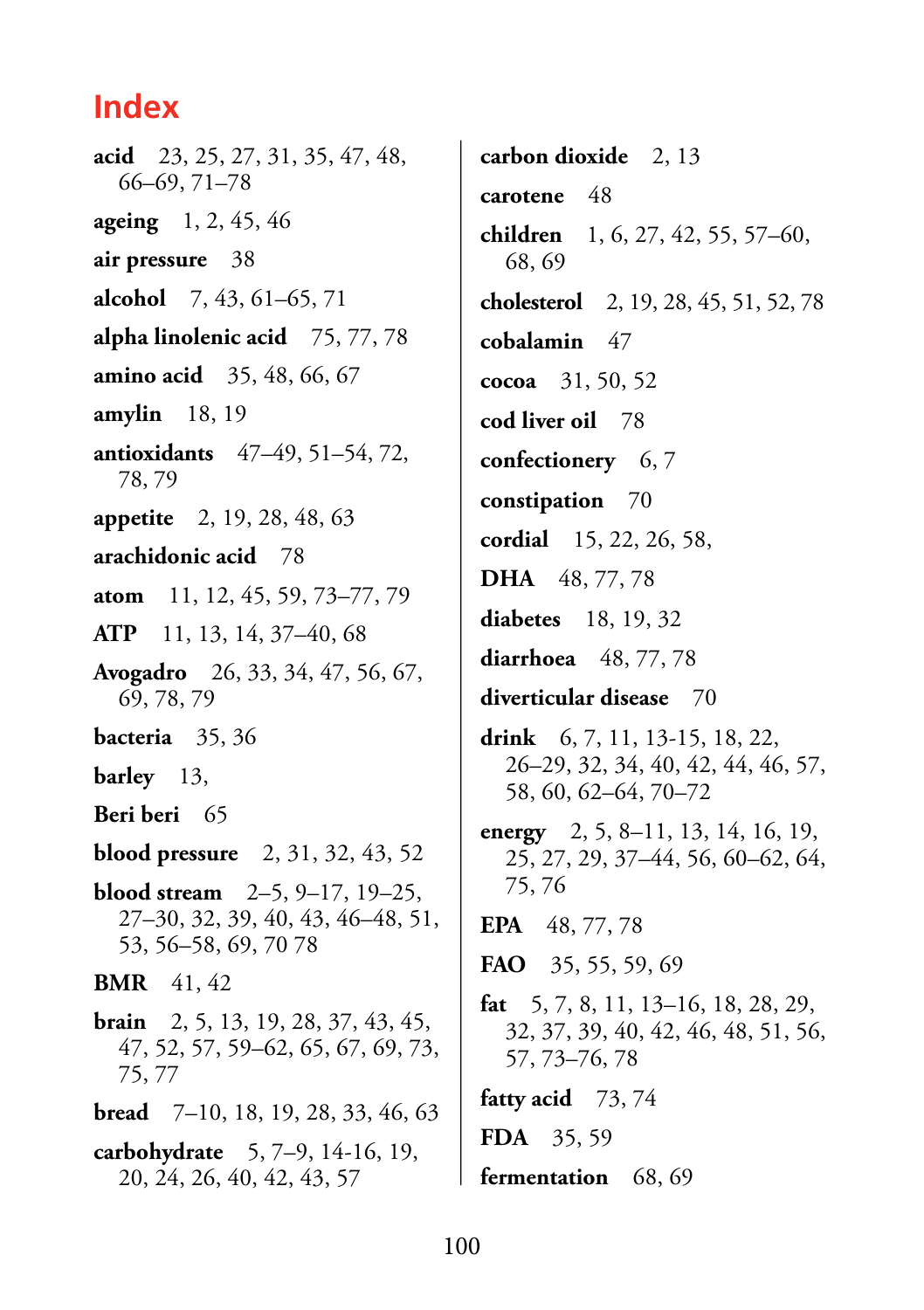**fibre** 7–9, 16, 26 **flour** 7–9, 49, 70 **food** 1–3, 6-10, 13-16, 18–21, 23–26, 28, 31–36, 41–44, 46–51, 53–57, 59–62, 64, 66–75, 79 **food label** 8, 41 **FOS** 26 **fructan** 33 **fructose** 25–33 **galactose** 22, 34 **glucose** 11–19, 25, 26, 28–30, 32–34, 39, 40, 43 **glutathione** 47, 72, 79 **gluten** 35, 36 **glycaemic index** 19, 20, 23 **glycosylation** 13 **grain** 19, 20, 23 **HDL** 51, 52 **hormone** 2, 14, 18, 28, 36, 60 **hydrogen bonding** 20–21 **hydrogen peroxide** 79 **immune system** 4, 45, 61 **inflammation** 75, 78, 79 **inflammatory** 36, 47, 50, 52–54, 72, 73, 77, 78 **ingredient** 8, 9, 26, 33, 35, 36 **insulin** 2, 14–19, 21, 25, 28, 32, 43 **intrinsic factor** 47 **inulin** 26, 33 **iodine** 47, 48, 60

**iron** 48, 56, 68, 69 **juice** 15, 22, 26-28, 40, 58 **lactase** 33, 34 **lactose** 33, 34 **LDL** 19, 28, 30, 51–53, 78 **linoleic acid** 75, 77, 78 **liquid** 22, 27, 39, 75, 76 **liver** 13–15, 17–19, 25, 27–30, 37 39, 44, 46, 47, 52, 56, 57, 61, 62, 77, 78 **lungs** 2, 4, 38, 56, 72, 79 **lutein** 48 **lycopene** 50, 51 **macronutrients** 7, 66 **market** 6, 57 **membrane** 4, 14, 38, 51–53, 73, 75, 76, 78, 79 **metabolic rate** 38, 41, 42 **metabolic syndrome** 32 **microbe** 4,78 **milk** 33, 34, 42, 56, 60, 68, **molecule** 4, 5, 11–14, 16, 18, 26, 31, 33, 38, 39, 51, 68, 74–79 **muscles** 2, 5, 10, 13-15, 17–20, 24, 28–31, 37, 39, 40, 44, 57, 65 **NHMRC** 59 **nutrition** 6–8, 25, 32, 34, 35, 42, 50, 55–59, 66, 68, 69 **nutrition panel** 7, 8 **oats** 33, 35, 36